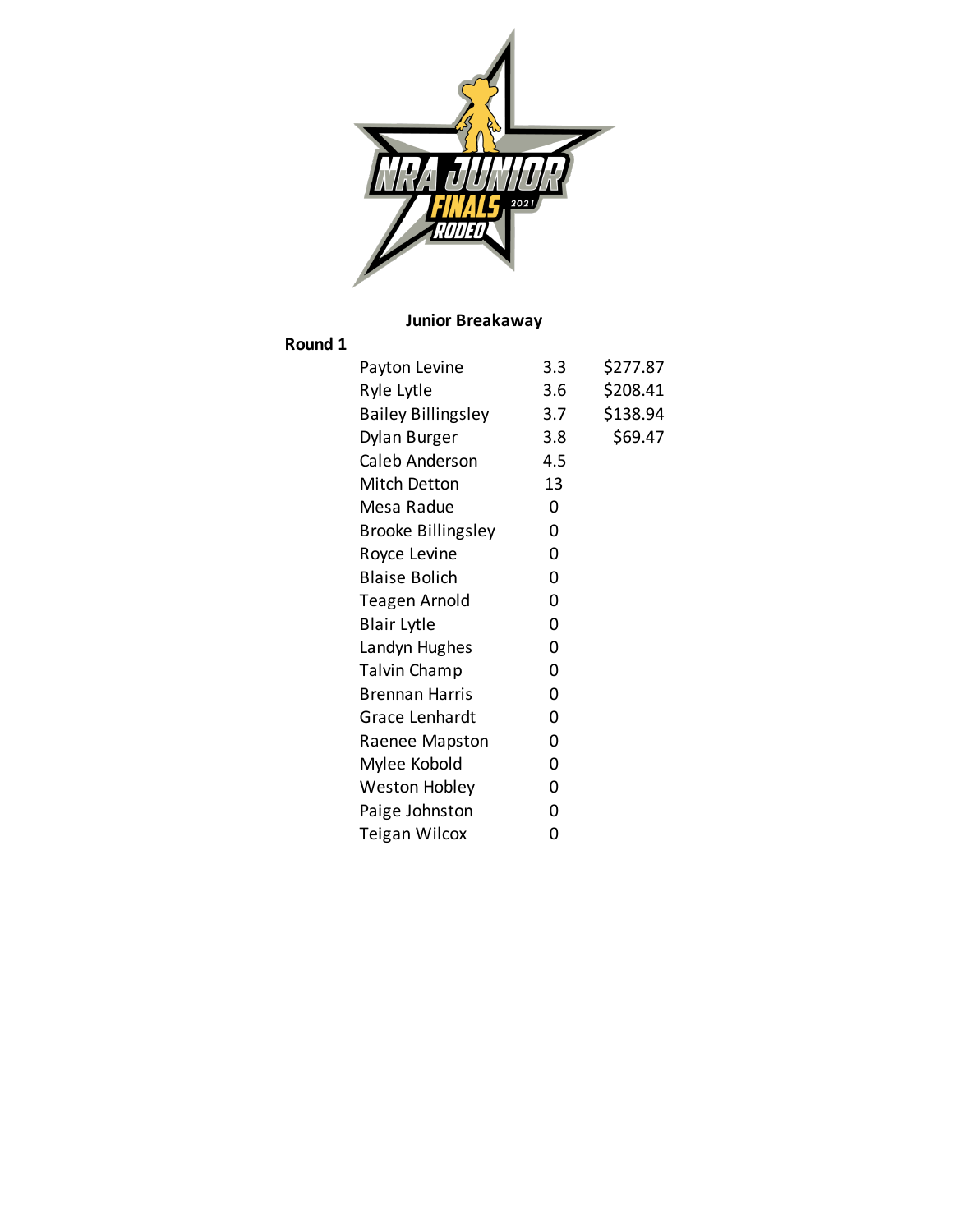## **Round 2**

| Mitch Detton              | 2.5     | \$277.87 |
|---------------------------|---------|----------|
| Ryle Lytle                | $2.6\,$ | \$208.41 |
| <b>Blaise Bolich</b>      | 2.8     | \$138.94 |
| Mesa Radue                | 3.3     | \$69.47  |
| <b>Bailey Billingsley</b> | 3.3     |          |
| Teagen Arnold             | 3.6     |          |
| Raenee Mapston            | 4.2     |          |
| Talvin Champ              | 5.2     |          |
| Grace Lenhardt            | 13      |          |
| Payton Levine             | 0       |          |
| <b>Brooke Billingsley</b> | 0       |          |
| Royce Levine              | 0       |          |
| <b>Blair Lytle</b>        | 0       |          |
| Landyn Hughes             | 0       |          |
| Caleb Anderson            | 0       |          |
| <b>Brennan Harris</b>     | ი       |          |
| Mylee Kobold              | 0       |          |
| Dylan Burger              | 0       |          |
| Weston Hobley             | 0       |          |
| Paige Johnston            | 0       |          |
| Teigan Wilcox             | 0       |          |
|                           |         |          |

## **Average**

| Ryle Lytle                | 6.2    | \$277.87 |
|---------------------------|--------|----------|
| <b>Bailey Billingsley</b> | 7      | \$208.41 |
| Mitch Detton              | 15.5   | \$138.94 |
| <b>Blaise Bolich</b>      | 2.8/1  | \$69.47  |
| Payton Levine             | 3.3/1  |          |
| Mesa Radue                | 3.3/1  |          |
| Teagen Arnold             | 3.6/1  |          |
| Dylan Burger              | 3.8/1  |          |
| Raenee Mapston            | 4.2/1  |          |
| Caleb Anderson            | 4.5/1  |          |
| <b>Talvin Champ</b>       | 5.2/1  |          |
| Grace Lenhardt            | 13.0/1 |          |
| <b>Brooke Billingsley</b> | 0      |          |
| Royce Levine              | 0      |          |
| <b>Blair Lytle</b>        | 0      |          |
| Landyn Hughes             | 0      |          |
| <b>Brennan Harris</b>     | 0      |          |
| Mylee Kobold              | 0      |          |
| Weston Hobley             | 0      |          |
| Paige Johnston            | 0      |          |
| Teigan Wilcox             | 0      |          |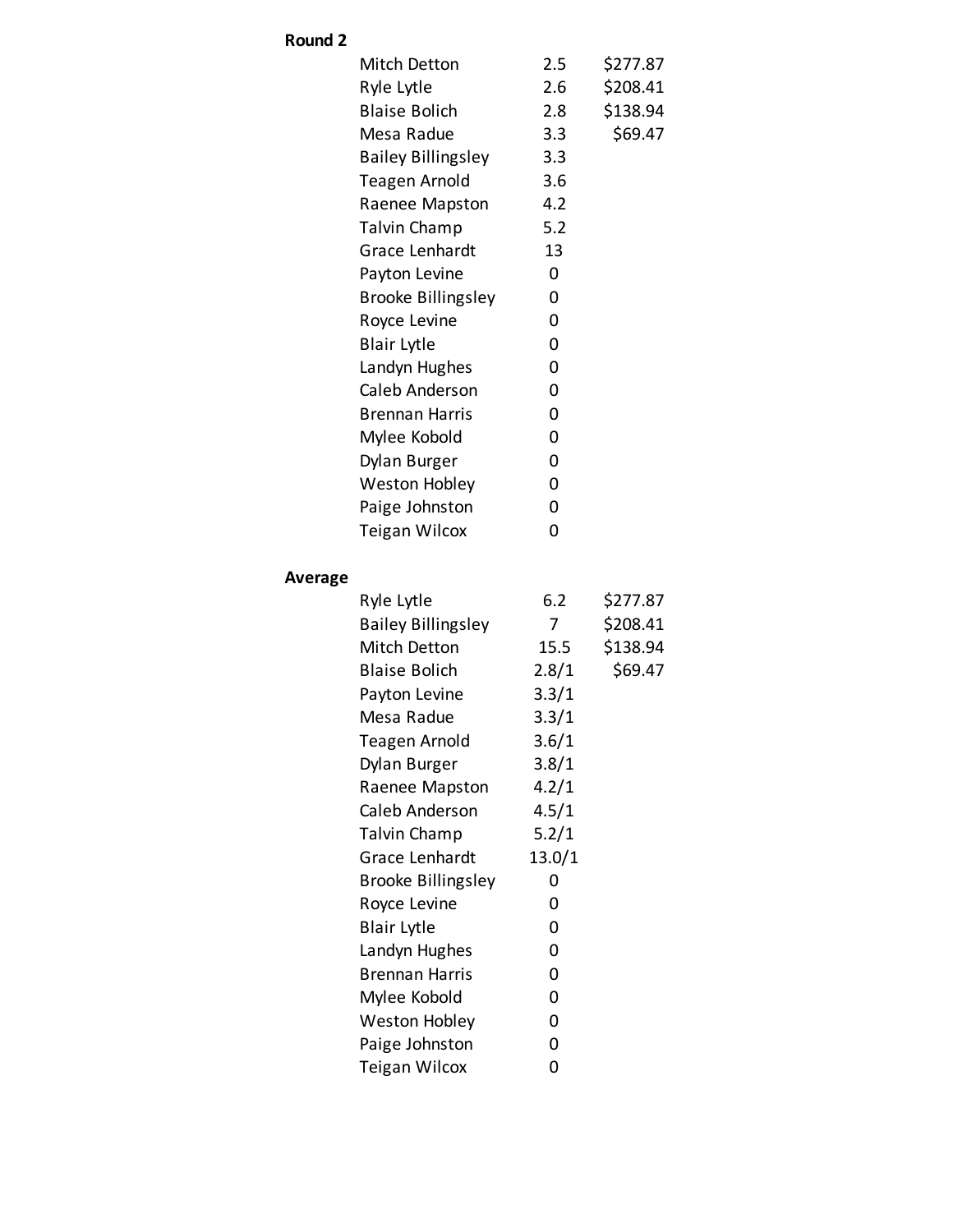## **Junior Barrel Racing**

### **Round 1**

| Payton Levine             | 15.14 | \$253.87 |
|---------------------------|-------|----------|
| Mylee Kobold              | 15.18 | \$190.41 |
| Paige Johnston            | 15.28 | \$126.94 |
| <b>Brielle Zempel</b>     | 15.3  | \$63.47  |
| Kenzie Kallenberger       | 15.36 |          |
| Mesa Radue                | 15.55 |          |
| Trulee Boland             | 15.58 |          |
| Grace Lenhardt            | 15.58 |          |
| Landyn Hughes             | 15.9  |          |
| Isabel Buls               | 16.56 |          |
| Parker Lenhardt           | 16.72 |          |
| Willow Henke              | 16.78 |          |
| <b>Brooke Billingsley</b> | 16.83 |          |
| <b>Madison Harris</b>     | 16.85 |          |
| Raenee Mapston            | 20.75 |          |
| <b>Bailey Billingsley</b> | 21.22 |          |
| Shaylee Broere            | 22.82 |          |
|                           |       |          |

### **Round 2**

| Trulee Boland             | 14.91 | \$253.87 |
|---------------------------|-------|----------|
| <b>Brooke Billingsley</b> | 15.01 | \$190.41 |
| <b>Brielle Zempel</b>     | 15.05 | \$126.94 |
| <b>Bailey Billingsley</b> | 15.06 | \$63.47  |
| Raenee Mapston            | 15.22 |          |
| Mesa Radue                | 15.25 |          |
| Payton Levine             | 15.35 |          |
| Kenzie Kallenberger       | 15.49 |          |
| Grace Lenhardt            | 15.54 |          |
| Landyn Hughes             | 15.7  |          |
| Shaylee Broere            | 15.75 |          |
| Willow Henke              | 16.02 |          |
| Madison Harris            | 16.14 |          |
| Paige Johnston            | 26.9  |          |
| Mylee Kobold              | 32.33 |          |
| Parker Lenhardt           | 38.29 |          |
| Isabel Buls               | 0     |          |